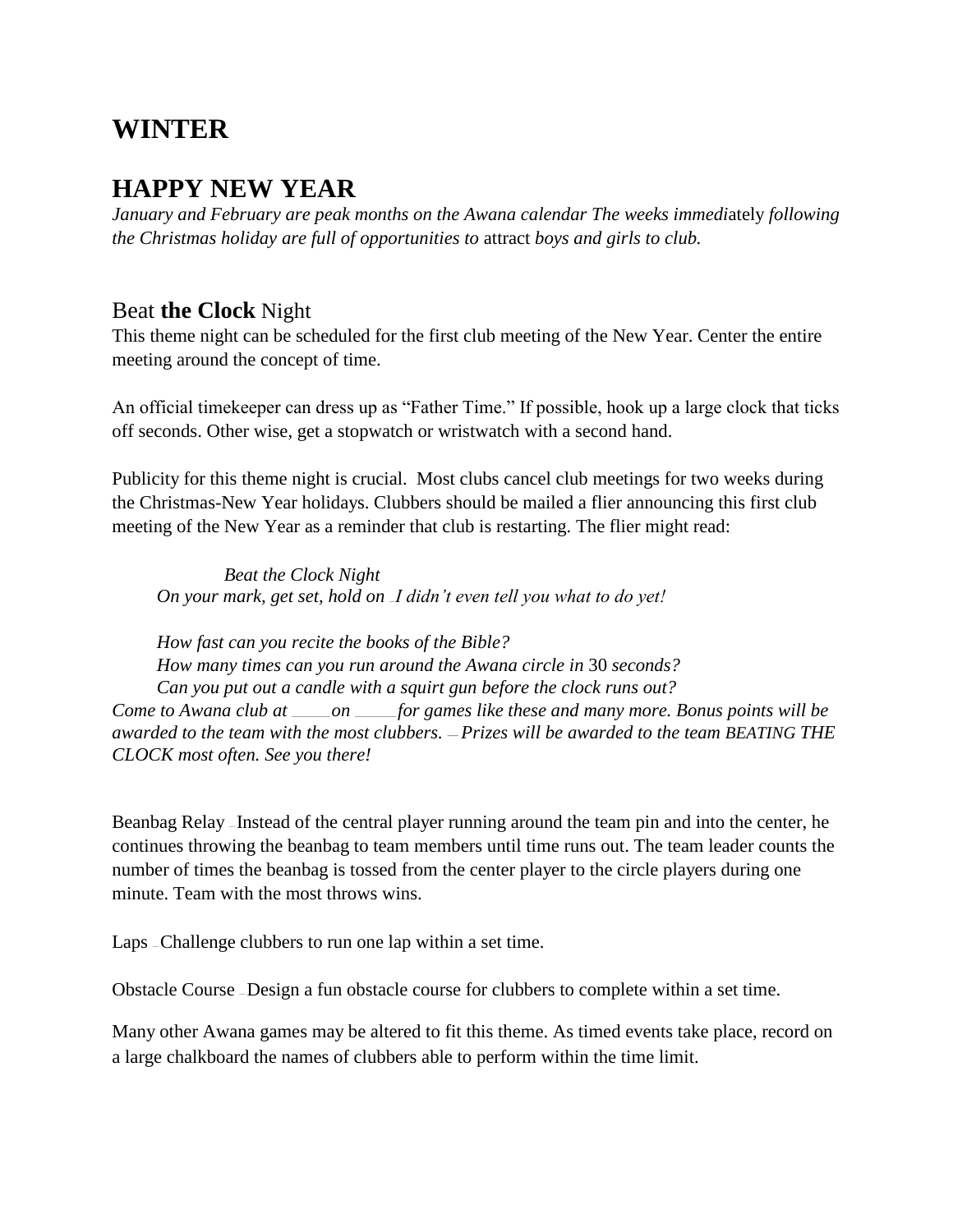Give bonus points to the clubber who recites the books of the Old and New Testaments in the shortest time. Be sure to promote this attraction ahead of time, so clubbers can practice at home.

Give a Council Time message on time. NOW is the time to accept Christ as Savior! Present the gospel clearly and simply. Stress the importance of trusting Christ today. Challenge saved clubbers to serve the Lord now, rather than waiting until they grow older. *Blessed is he that readeth, and* they *that* hear *the words of this prophecy, and keep those things which* are *written therein: for the time is at hand (Rev. 1:3).*

### **Winter Fun**

Indoor Tournaments — Keep clubbers attending after the Christmas holiday by scheduling an indoor tournament for several weeks during Game Time. Look in The *Best Awana* Games *Ever!*  book for an explanation of Awana tournaments.

Outdoor Activities — Plan a Snow fest. Look in *The* Best *Awana* Games *Ever!* book for outdoor games that can be played in winter.

Although summer camp may seem far away, January is the ideal time to begin camp promotion. Help clubbers to obtain and till out applications for either Awana Scholarship Camp or your church camp.

Start thinking about AwanaGames early – at least three months prior to the date of the meet. During Game Time, play AwanaGames events and variations described in *The Best Awana Games Ever)* book. Leaders should encourage clubbers to qualify for the team through handbook achievement. Several weeks ahead of time, announce the AwanaGames meet date in your church bulletin to encourage total church support. Remember to invite parents and family members. AwanaGames is a great chance to meet families from outside the church and invite them to the church.

### **Groundhog Shadow** Night

Plan this theme night for the club meeting closest to Groundhog Day, February 2. Encourage each clubber to bring a "shadow" – a friend who has not been to club before. Offer a special treat to everyone with a shadow.

Cut invitations from black construction paper in the shape of a groundhog. Invitations could read:

I'm the groundhog's shadow, I've waited all year for this date,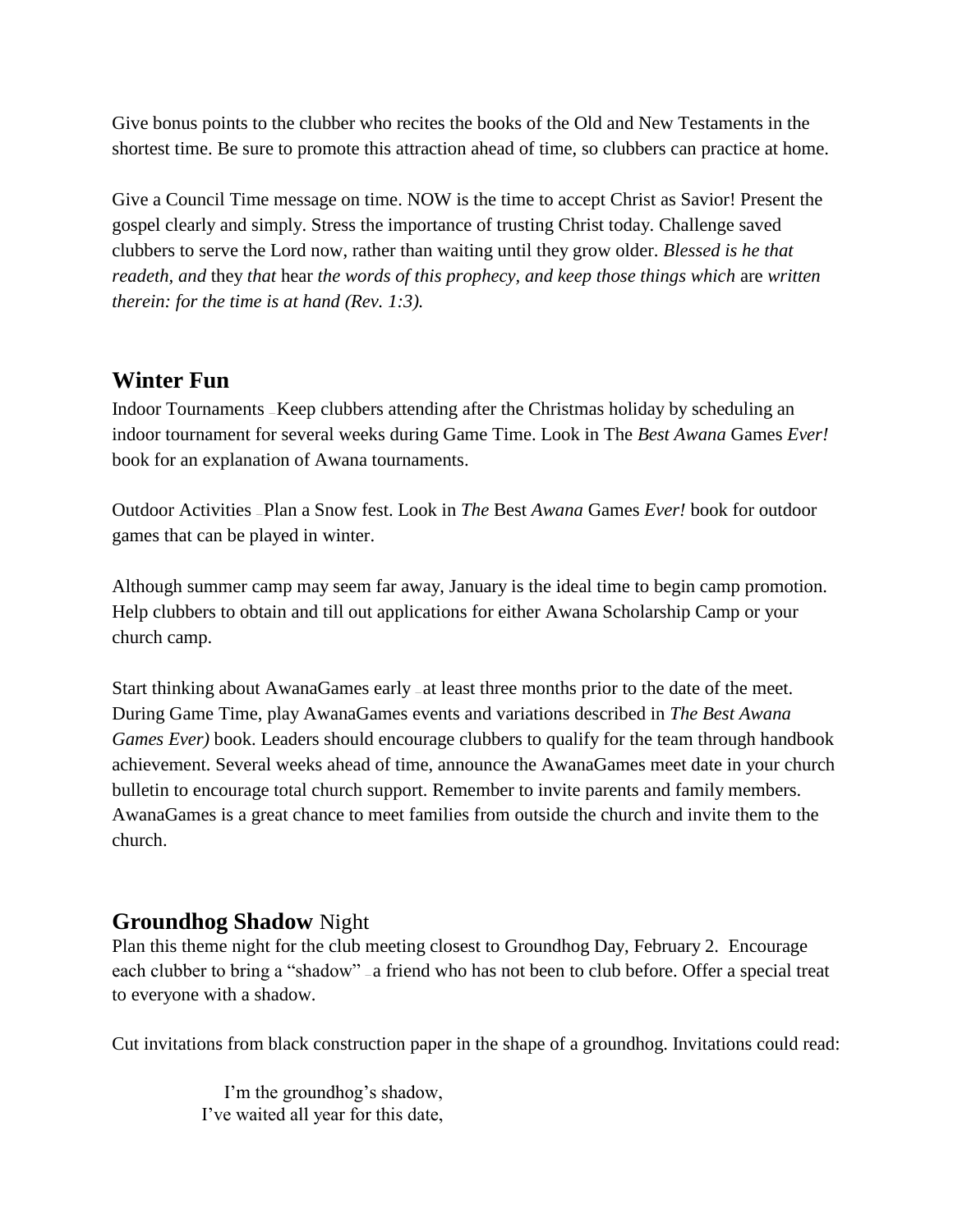Will I appear, or won't I? I wonder what's my fate.

Come to T&T next Tuesday with your shadow and find out!

As clubbers arrive, make a silhouette picture. Have the clubbers stand so a bright light casts their shadow on a sheet of paper taped to a wall. With black marker on a sheet of white paper, draw an outline of the clubber's head, including as many facial features as possible. The silhouettes will be used during Game Time. The clubber's name should be printed on the back of the silhouette.

During Game Time, play the following games.

Shadow the Groundhog — Two players link arms back to back and run one lap around the circle. The first player is the groundhog; the second player is the shadow. After completing one lap, the groundhog runs into the center for the pin or beanbag.

Stomp the Shadow — Each clubber is given an inflated balloon tied to a piece of string 18" long. The clubber ties the balloon to one ankle. When attached, the balloon should swing freely at least six to eight inches from the clubber's foot. When the whistle blows, players enter the circle and stomp the balloons, or "shadows," of competing players while protecting their own "shadow" from being broken. When a shadow is stomped, the player leaves the game. The two players remaining in the game the longest win.

Missing Shadow — Mix up clubbers' silhouettes (made at the beginning of the evening) and give one to each clubber. When the whistle blows, each clubber must find his or her own "shadow" and return to his or her own team line. The first entire team to line up wins.

Name the Shadow: Hang a sheet between two room dividers five or six feet apart (or the sheet could be held up by two leaders). Shine a bright light behind the sheet to cast a shadow. The clubbers' area should be dark. Several leaders or clubbers wearing disguises such as false noses or ears, funny hats, paper curls, teased hair, etc., take turns behind the sheet. Award points to teams that correctly identify the shadows.

For Council Time, expand on the following thoughts: Christ is always with us as believers. We ought to be careful where we take Him and what we do (Colossians 3:17). The secret of a successful Christian life is found in Colossians 3:16a — *Let the word* of *Christ dwell in you richly.*  Unlike our shadow, we can know Christ will be with us in every situation, whether it is a cloudy, stormy day or a bright, sunshiny day. There *is no variableness, neither shadow of turning* with God (James 1:17b).

# **Valentine's** Day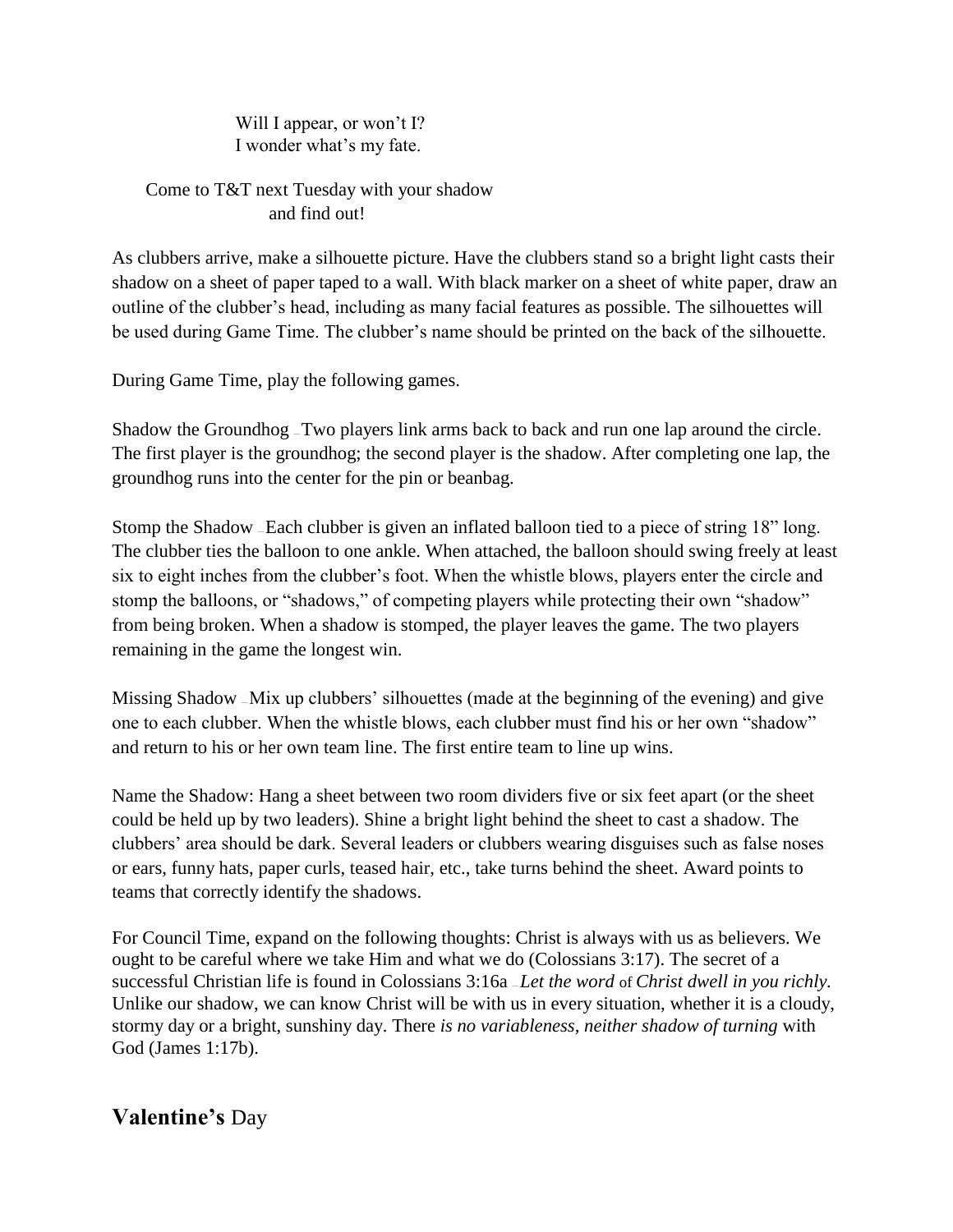The history of Valentine's Day is ancient, dating back to the third century A.D. For several hundred years, many observed it as a religious celebration. By the 14th century, the religious significance of the day was overshadowed by non-religious celebrations similar to what we observe today. Today, cards are exchanged between lovers, friends, relatives and mere acquaintances. Valentine's Day provides a special opportunity to say "I care."

Plan this theme night for the club meeting just before or after Valentine's Day, February 14. Create a party atmosphere in your club room with red and white streamers, hearts, cupids, doves, comic valentines, etc. Print invitations to the Valentine Club Night on red hearts cut into four or five jigsaw puzzle pieces. Distribute invitations in sealed envelopes and tell clubbers not to open them until they arrive home. Mail invitations to absentees.

Try some of the following ideas during Game Time:

Scoring for the evening  $-A$  large construction paper heart is made in each of the four team colors. A Bible verse about love is written on each heart, and each heart is cut into equal numbers of puzzle pieces. Whenever a team wins first or second place in any event, it is awarded a piece of its puzzle. The first team to complete its puzzle is awarded a prize or earns team points.

Heart Hunt — Hide conversational candy hearts around the club room. When the whistle blows, clubbers hunt for the hearts. Each candy heart with the word "love" earns five points. One point is given for every other heart found. The team with the most points wins. Broken Hearts — Leaders place small prizes or wrapped candy in several deflated balloons. The balloons are inflated and pinned to a sheet stretched across a doorway. Each clubber is given one turn to toss three darts at the balloons. If a balloon is burst, the clubber keeps the candy or prize. Heart Hockey — Place an empty candy heart box in the center of the circle and lay one broom per team near the center of the circle. Clubbers line up, shortest to tallest, on team lines and number off one through five, as in Beanbag Grab. When the game director calls a number, that player from each team runs to pick up the team broom. He or she tries to sweep the candy box back across his or her team line.

Transplant Relay — Each team is given a 6- to 12-inch cardboard or plastic heart, secured to an elastic belt. The first team player slips on the belt. When the whistle blows, the player runs one lap around the circle, steps out of the heart belt and hands it to the second player. The second player slips the belt on, runs one lap and passes it to the third player, who runs one lap then into the center for the pin or beanbag.

Candy Heart Sentences — Divide candy conversational hearts among groups of three or four clubbers. The group that composes the most complete, correctly structured sentences using the words on the heart wins. Set a time limit.

For a valentine special, have clubbers give a "Gift of Love" for their Awana missionaries. The following letter explains how you might do it.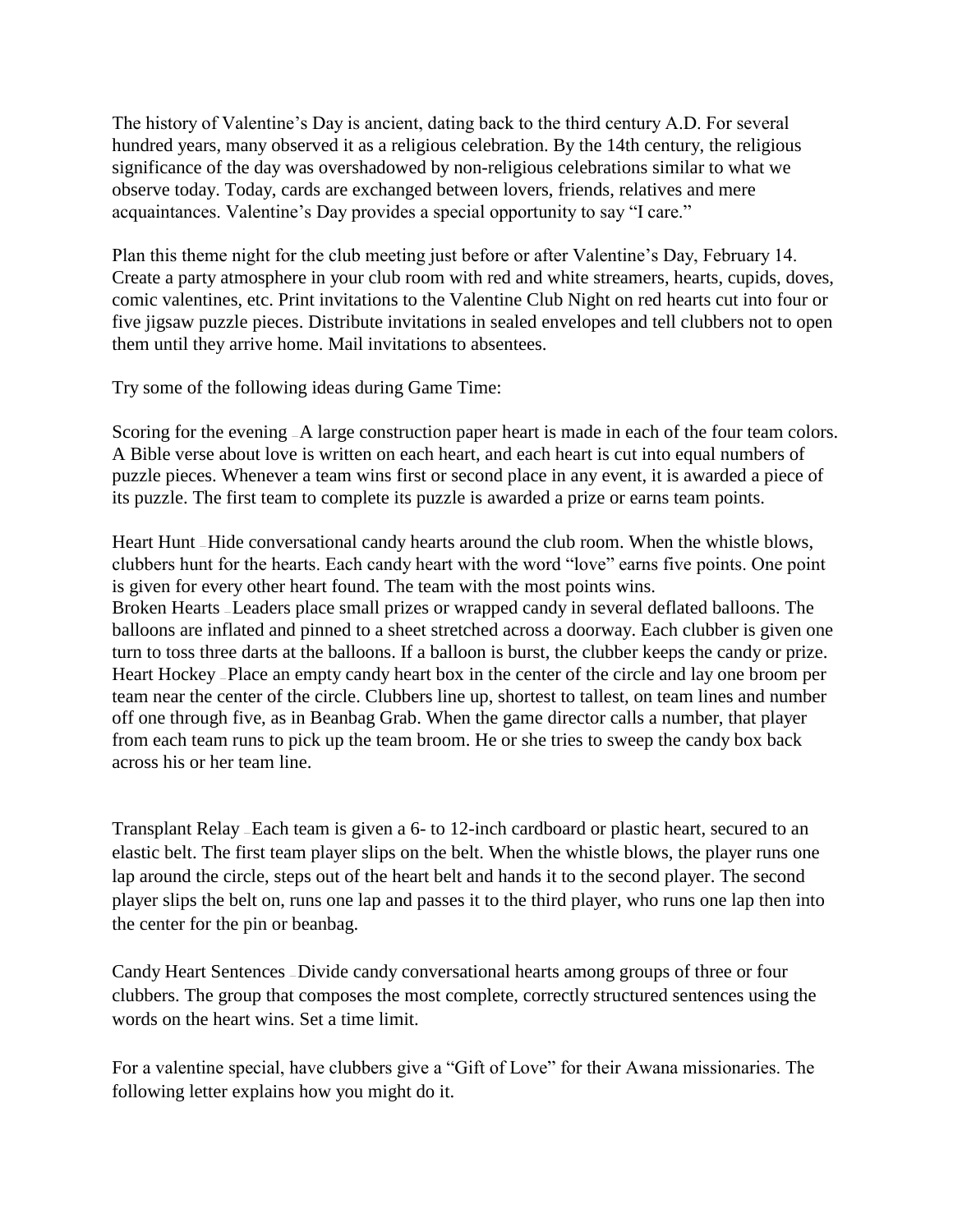#### *Dear Awana missionaries,*

*For a special valentine event, we adopted the theme* "Gifts *of Love." For* one *week, the clubbers earned small amounts of money by doing special errands. They brought the money to club,* so *they could share their love for our Lord and for you. I used your prayer card and a poster to introduce you and your family to the clubbers and a valentine-shaped box to collect their offerings. The clubbers participated in a wonderful way. I am enclosing their letters (with their unique spelling) as they wrote them. Thank you for serving our clubs.*

#### For Council Time:

Draw a heart (as illustrated) on heavy cardboard. Glue flannel to the back of the cardboard. When N the glue is dry, cut pieces to form a jigsaw puzzle.  $\epsilon$  Prepare a list of Bible review verses from the handbooks. When a reference is called out, the first clubber standing and quoting the verse word perfect puts a puzzle piece on the flannel board and earns team points. Continue calling out Bible references. As puzzle pieces on the flannel board begin to make sense, winning clubbers arrange the puzzle pieces in the correct order as they add new pieces. The verse review ends when the heart puzzle is complete. The clubber who finally completes of candy the heart earns a piece

Expand the following thoughts — Valentine's Day is a day for sharing our love for one another. There is no greater love than that which Christ showed when He died for us (John 3:16, Romans 5:8). God gave us the Bible as a love letter. In the Bible, God tells us to love each other (1 John 4:7). Evidence of our salvation is that we love others who are part of God's family (Galatians 5:22; 1 John 3:14). In John 15:9-14, Jesus shares more important thoughts about love.

Heart X-rays — The leader presenting this Bible message should be dressed in a white doctor's jacket. He has with him a stethoscope, a box representing a very special X-ray camera and a Bible. Adapt and use as much of the following script as you feet is applicable to your group. Expand the thoughts and explain the Bible verses for the age level of your clubbers. Point out that the word "heart" in this Bible message refers to the kind of life a person is living. The heart with problems may represent a Christian clubber who is living in sin or is defeated in some area of his Christian life (Psalm 101:5b). A deceitful heart (Jeremiah 17:9) or a deceived heart (Isaiah 44:20) may be applied to both saved and unsaved clubbers.

Introduction: We have a heart specialist here to speak with us tonight. Please welcome Heart specialist: The thing that makes me such a good heart specialist is the intensive study I've done in a special heart book. (Pick up stethoscope.) Doctors examine hearts with a stethoscope. They listen to how slow or fast the heart beats or if it skips. Doctors also use X-rays and electrocardiograms to examine hearts.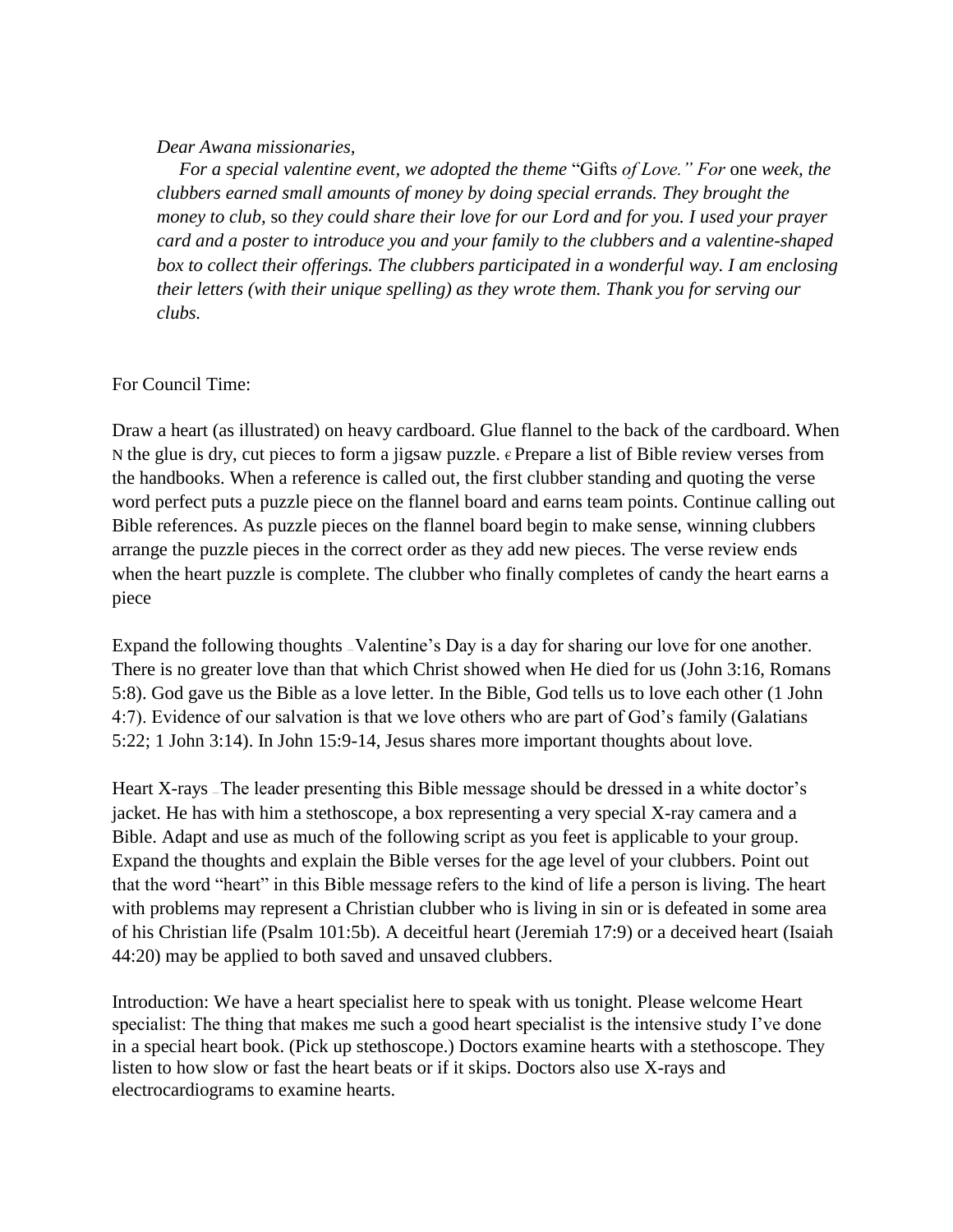Tonight I will use my special X-ray machine camera and heart explanation book. (Pick up Bible.) Let me point my camera out there and get some pictures of hearts in our group tonight. (Snap.) (Look at pictures which you pretend to remove from camera.) Oh, this heart has trouble. It is a proud heart. Now let me consult my Book. (Read and explain Psalm 101:5b.)

(Snap another picture.) Oh, this is a deceitful heart. Listen to what my heart Book says. (Read and explain Jeremiah 17:9.)

(Snap another picture.) This time I see a deceived heart. This is a very serious condition different from a deceitful heart. This heart is deceived by Satan to think it doesn't have to believe God. This person thinks it is not important to obey the commandments of God's Word. But my Book says the truth about the deceived heart is that it feeds on ashes. (Read and explain Isaiah 44:20.)

(Other hearts you may refer to, depending on the age and understanding of your group, are: stony heart - Ezekiel 11:19; heart with evil thoughts - Matthew 15:19.)

Is there any help or health for such hearts? Let's take a few more pictures and examine the Book. (Read and explain: broken heart — Psalm 34:18; heart to know God — Jeremiah 24:7; and obedient heart – Romans 6:17.

Hearts and flowers (for girls only): Props include: a table, paper hearts and flowers, and pins. The following script may be expanded or adapted as needed. Often there are people who mean a great deal to us. These may be people who have done something for us or helped us in a special way. We appreciate these people and really like them. Yet sometimes we feel shy about telling them how we feel. Tonight is a special time to say "thank you" to those people we appreciate in a special way.

After I finish my explanation, I'll ask each of you to take a heart or flower to someone in this room. She might have helped you in some way. Or she might just be your friend, and you can say, "Thanks for being my friend."

Pin a heart or flower on the person to whom you wish to show appreciation. We want everybody to receive a heart or flower. So if the person you've chosen gets a heart or flower before you reach her, think of another person. Some of you may want to choose a leader. That's fine. But if you choose a leader, also choose a clubber.

(Note: In advance, alert leaders to spot girls who may not receive a heart or flower from another clubber. Leaders should be responsible to give hearts or flowers to those girls who might otherwise be left out. The club director or specific leaders should also observe other leaders. Usually one or two leaders are very popular. Be sure each leader receives a heart or flower from either a clubber or leader.)

How does it feel when someone says "thanks" to you or says something nice to you? (Allow time for clubbers' response.) We all like that, and it makes us feel very special.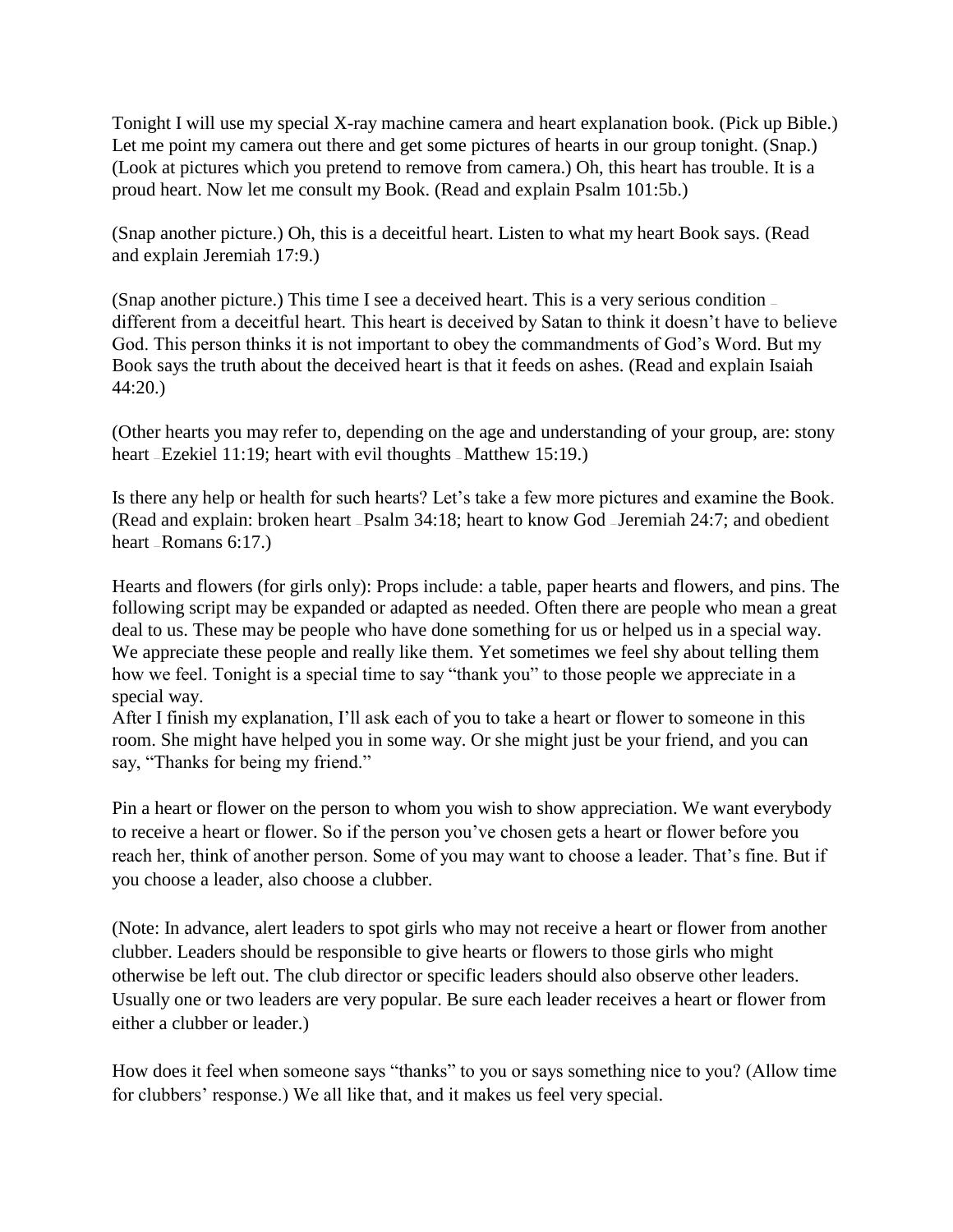That's how God feels, too, when we praise Him. We can praise Him for how great He is. We can thank Him for the way He cares for us and supplies all our needs. We can praise Him for so many things.

Tonight, we know God is with us, even though we can't see Him. Is there something for which you want to say "thanks" to God? Think of one thing. Stand up and say, "I thank God for (Give each clubber opportunity to participate but don't prolong the meeting.)

If you have additional time, ask each clubber to turn to Psalm 136. (If Bibles are not available, project the Psalm with an overhead projector, or write it on large poster board.) Ask clubbers to read, in unison, the first phrase of each verse and ask leaders to read the phrase, *for His mercy endureth* forever.

# **Presidents' Night**

Plan this theme night for either the club meeting before or after Presidents' Day. The week before, display a poster with a large hatchet and the (sample) following words:

> *No chopping trees, but chopping fun! Come to George Washington Night everyone! Next Thursday at 7:00 p.m. at Awana club.*

Display red, white and blue streamers; flags; eagles; and silhouettes of George Washington and/or Abraham Lincoln. The game director can dress up as one of these presidents.

Paul Revere's Ride — Begin Game Time with this stunt. Place pans of water at intervals around the game circle. Ask for one volunteer from each team to go riding with Paul Revere. Contestants remove their shoes, are blindfolded and instructed to walk one lap around the circle without stepping into or bumping the pans of water. Just before the game begins, leaders quickly remove the pans from the circle area. When the whistle blows, Paul Revere's Ride begins.

Reading the News — Announce: "When Abraham Lincoln was Postmaster, he read all the newspapers mailed to New Salem residents. He continued reading papers all his life." In this game, clubbers imitate a pepped-up version of newspaper reading. When the whistle blows, the first clubbers on each relay team pretend that they are President Lincoln. They open the newspaper to page three, then five, then seven. Then they carefully refold the newspaper in good condition and pass it to the second players. The action continues until all team members have participated. The team finishing first wins. As a surprise, bonus points are awarded to the team with the neatest newspaper (team leaders act as judges).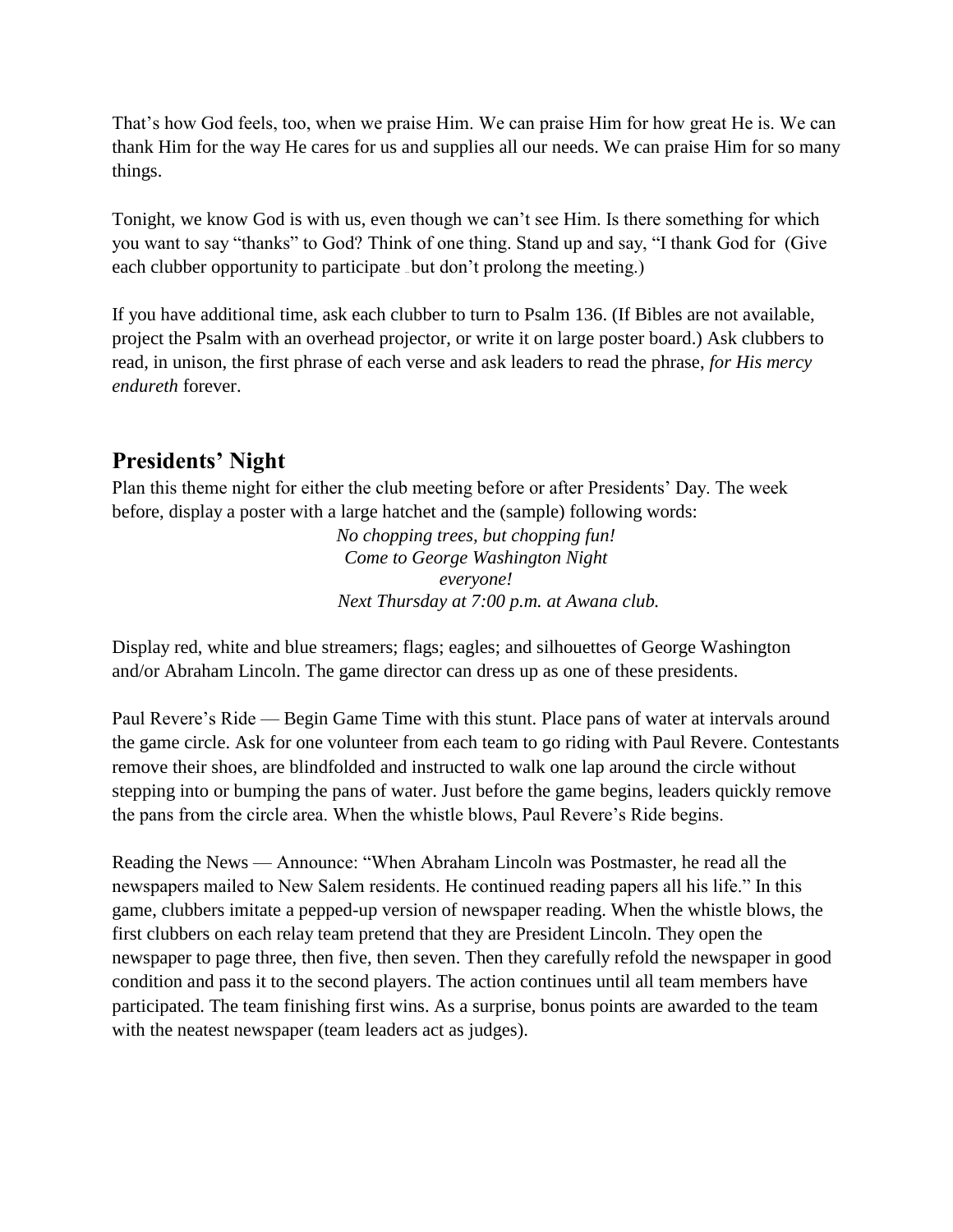Galloping George — Announce: "George Washington was as much at home on a horse as you are riding in a car." When the whistle blows, one player from each team gallops one lap around the circle and into the center for the pin or beanbag.

Crossing the Delaware — The game director lays two pieces of rope two feet apart in the middle of the circle. The first player from each team lines up on the shore of the "Delaware" ready to jump across the stream. Each successful player earns team points. For each successive heat, increase the space between the shores (ropes). Play continues until one or two players remain.

Who cut down the cherry tree? (A game for a small club.) The legend of George Washington cutting down the cherry tree is fictitious. The story is repeated many times, however, as an example of his honesty. All clubbers stand in a circle with one blindfolded clubber standing in the center. When the whistle blows, the clubbers in the circle move in a clockwise direction.

The blindfolded clubber (acting as George Washington's father) calls "Stop!" Players stop moving. "Father" — points to one clubber and asks, "Who cut down the cherry tree?" Disguising his voice, the clubber answers, "Father, I cannot tell a lie; I cut it down." The father tries to identify the player's voice. If he fails, he tries again with another clubber. After three tries, another clubber is selected to take Father's place. At the end of a specified time, each clubber who has not been identified earns team points.

Red, White and Blue - Each team is given one roll of red, white and blue crepe paper. When the whistle blows, the first player unrolls the red roil, then rerolls it. He or she then hands the red roll to the second player, who repeats the action. When the first player relays the first roll, he or she immediately repeats the action with the blue roll, relays it to the second player and then starts on the white roll. When the third player has wound up the white roll of crepe paper, he or she runs into the center for the pin or beanbag. Note: Make sure the rolls are short, so the game moves quickly.

Ask questions of individual clubbers. If a player does not tell the truth (answers a question incorrectly), he or she must pay a consequence. Suggested questions:

- 1. Why are statues of Washington always standing? Because George Washington did not lie.
- 2. What is the best thing to put into George Washington cake? Your teeth.
- 3. What famous bridge is named after George Washington? The George Washington bridge.
- 4. Why did George Washington cross the Delaware? To get to the other side

Suggested consequences:

- 1. In each of the four corners of the room, laugh, cry, whistle and sing all at once.
- 2. Yawn until someone else yawns.
- 3. Perform an acrobatic act, such as a cartwheel, somersault, handspring, etc.
- 4. Give this yell three times very quickly: "Ohwatagoosiam."

(Said quickly, this becomes, "Oh, what a goose I am!")